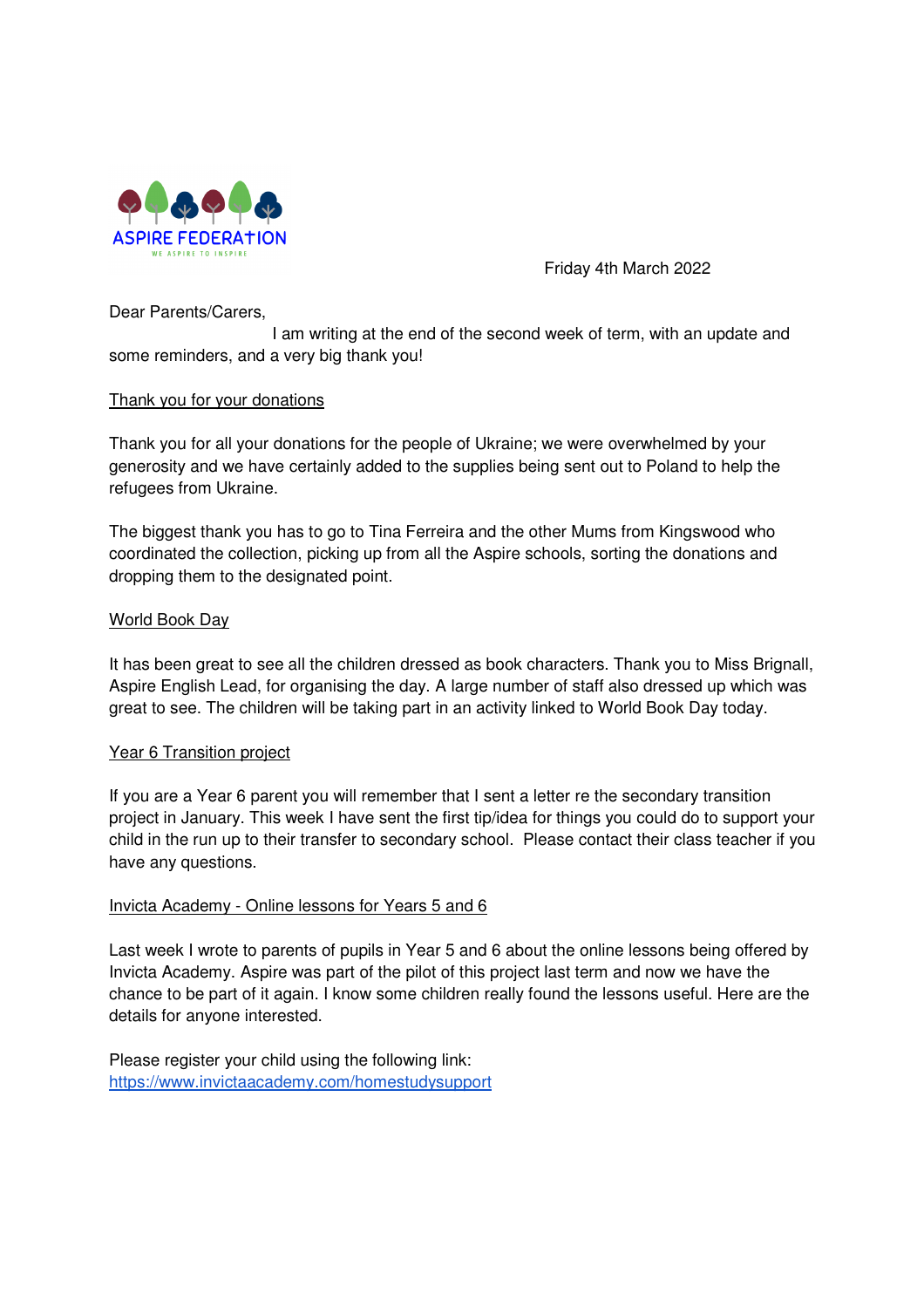# **Free, live, online support for children doing maths and English**

# **homework.**

**Invicta National Academy and Kent County Council are pleased to offer Key Stage 2 pupils access to a live, interactive, online home study support session every Tuesday and Thursday.** 

**Your child can pop in at any time between 5 pm - 6 pm for maths support or between 6 pm - 7 pm for English. A qualified teacher and experienced teaching assistant will be on hand to help with their homework queries.** 

**The Virtual Homework Club is entirely voluntary and your child can attend as many sessions as they wish using the Zoom link provided. They can join and leave and then rejoin on the same link as many times as they wish.** 

## Covid Guidance

There are a number of cases within Ulcombe and Kingswood at the moment. Just a reminder that, although the legal obligation to isolate has now been removed, it is still advisory and therefore our school policy.

If your child tests positive, they will need to stay at home for at least 5 days. They can take a test again on the morning of day 5 and, if this is negative, another one on the morning of day 6. If that is also negative they can return to school on day 6 (following their negative test). If they are still testing positive they cannot return to school until they have either tested negative twice 24 hours apart or following 10 days at home. This is now a policy similar to the 48 hours following sickness.

Please contact your school office if your child tests positive or if you have any queries. Thank you

## Fuel Vouchers

A letter went out this week about fuel vouchers which families may be eligible for. In order to prove your eligibility you will need to bring the following in to your school office to be copied.